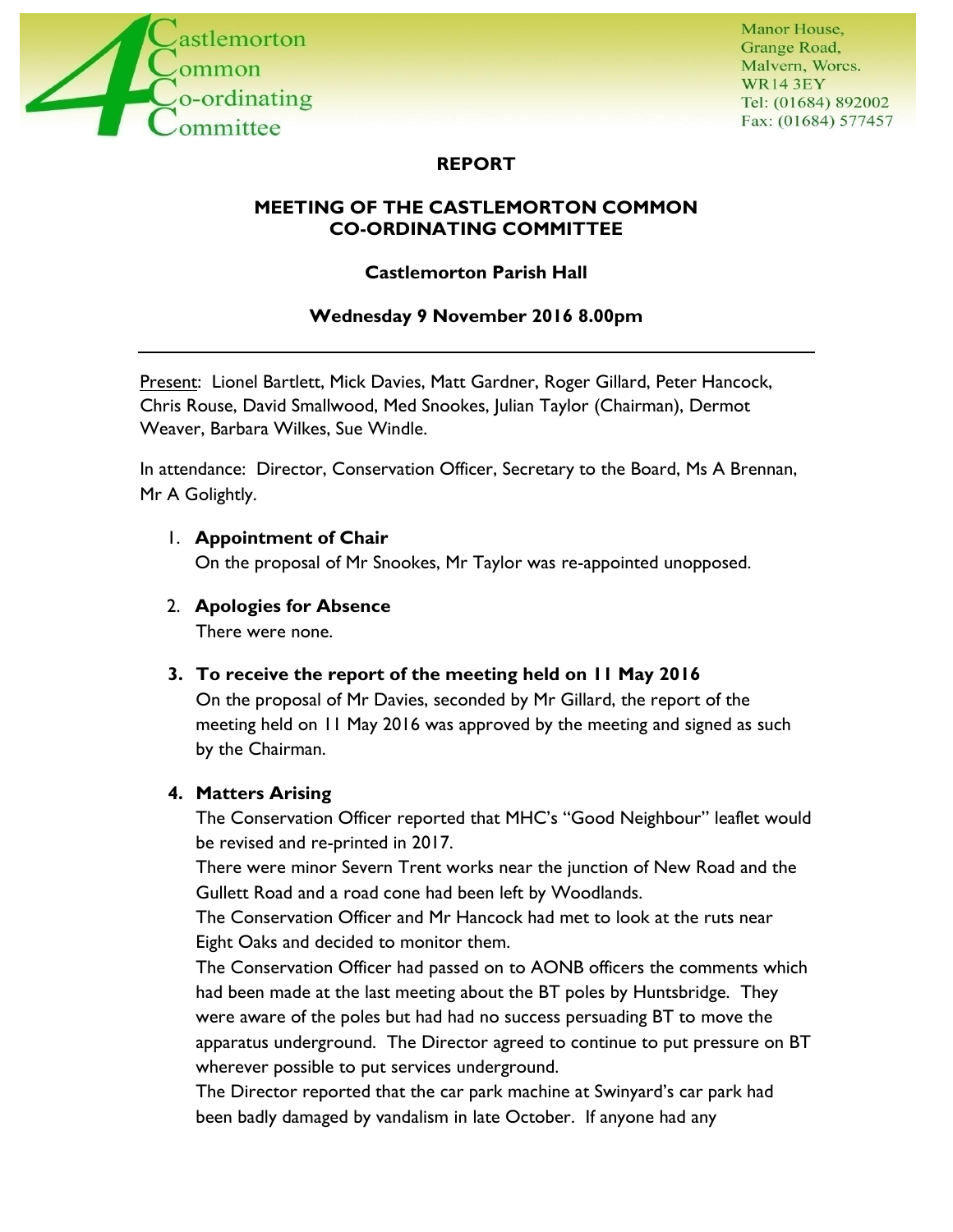information, please pass it on to the police. He was monitoring the situation in relation to cars parking outside the car park and partially blocking the road and had looked at the possibility of installing dragons' teeth posts on the verge to prevent inconsiderate parking.

MHC had made a series of press releases in relation to sheep worrying, as well as using Social Media and signage on the common during lambing. Mr Gardner had noticed no difference as a result, but Mrs Wilkes thought that more dog owners had put their dogs on leads in response to the signs.

A cow belonging to Mr Gardner had been hit by a car on Welland straight within the last few days. It had been logged as an RTA. The police would not give Mr Gardner the driver's details, forcing him to go through his insurers. Unless the accident caused injury to a person, it would not be included in WCC Highways' accident statistics. Mrs Wilkes stated that she always registered stock casualties with the police and obtained an incident number. The Director asked if all graziers could let MHC have details of incidents involving stock, in order that MHC had the information to aid their discussions with Highways. The Conservation Officer said that in the New Forest signs were present stating how many animals had been involved in RTAs. It was suggested that someone should contact Mr Shale to collect his data.

Mr Snookes was asked if he could provide information (within living memory) on how many stock used to be grazing the common.

# **5. Report from MHC Conservation Officer**

The Conservation Officer reported as follows:

## Stock numbers and grazing

There were currently about 60 cattle and 500 sheep grazing the common (plus a horse and a pony).

Update on mowing and scrub clearance

About 3ha had been cleared around Hancock's Lane/Welland. It was planned to undertake some work at Rot Cot and by the Mill Pond.

## **Securing Commons grazing**

MHC were still looking at the legal framework for undertaking any work.

# **6. Incidents/ byelaw infringements**

The Director said that besides the damage to the parking meter, there had been several reports of young drivers speeding. The police were aware. The Director asked the committee to report any sightings of people flying drones as this activity was against the byelaws. The same byelaw also prohibited the flying of any powered model aircraft. MHC would give permission to appropriately qualified and insured drone pilots in appropriate circumstances.

# **7. Ditches**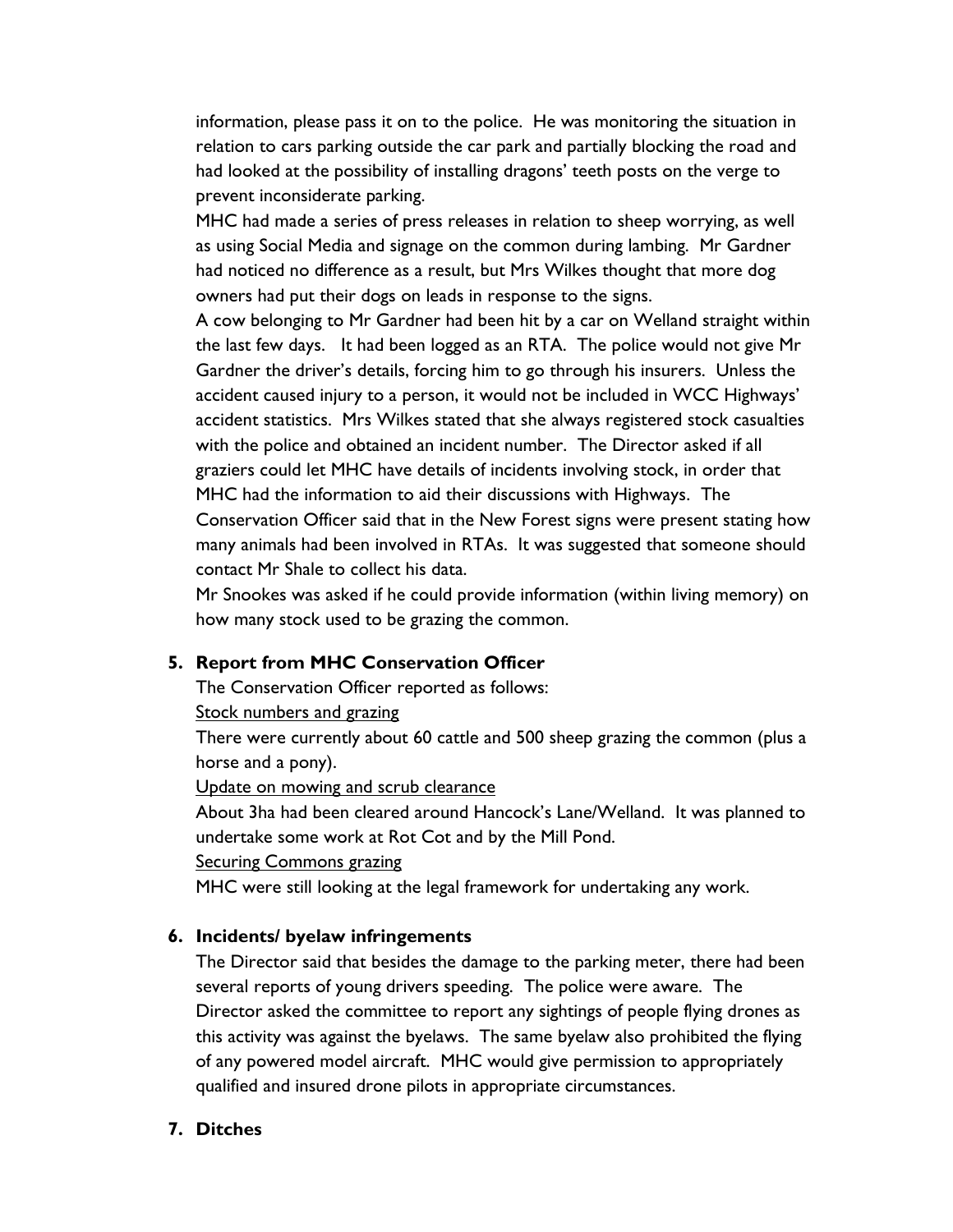Mr Taylor asked if information about ownership of ditches would be provided in the Good Neighbours leaflet. The Conservation Officer confirmed that it would include guidance on all types of boundaries. Mr Taylor was asked a lot of questions about land management when he was out walking. The Director said that whilst land management issues would not be appropriate for the Good Neighbours leaflet, consideration was being given to producing a newsletter next year and the sorts of things Mr Taylor was being asked would be good items to include. It was agreed that it would also be a good idea to provide information about living near the common to the residents of the new estates in Welland. Mr Taylor pointed out that this would be a good opportunity to mention speeding traffic. Mr Smallwood said that the Castlemorton Parish Council were thinking of producing a welcome pack for new residents and the leaflet could be included. Mr Hancock confirmed that Welland delivered a newsletter to every household several times a year and again, communications from MHC could be delivered with them.

#### **8. Communications**

Mr Taylor asked that everyone passed their E-mail addresses to Sue Satchell. He suggested that MHC could let committee members know between meetings of any particular issues that might affect them. Mr Smallwood asked if E-mails could be sent or copied bcc. It was agreed that it was important to avoid circulating private E-mail addresses.

Mr Smallwood had sent an E-mail to the Operations Manager at MHC about the non-adopted section of Hancocks Lane. He had not received a reply. The Director apologised but said he was still looking into the matter and was awaiting information on cost of repair. [*Please note the best E-mail address to use for MHC is conservators@malvernhills.org.uk].*

#### **9. Birtsmorton Parish – Securing Coombegreen**

There was nothing further to report – it was not possible to progress the matter until MHC were in a position to move forward. There had been a thistle clearing exercise, which had been well supported and a good community event.

#### **10.Report from CCA**

Mr Snookes had nothing to report other than that CCA were organising some social events. He also noted that local people were asking questions about land management issues and had received very positive feedback about cattle being back on the common. He also felt that more people were putting dogs on leads when stock were around but that there had been an increase in the number of walkers. He commented on the increasing number of trees along Welland straight. The Conservation Officer said that the area he was referring to would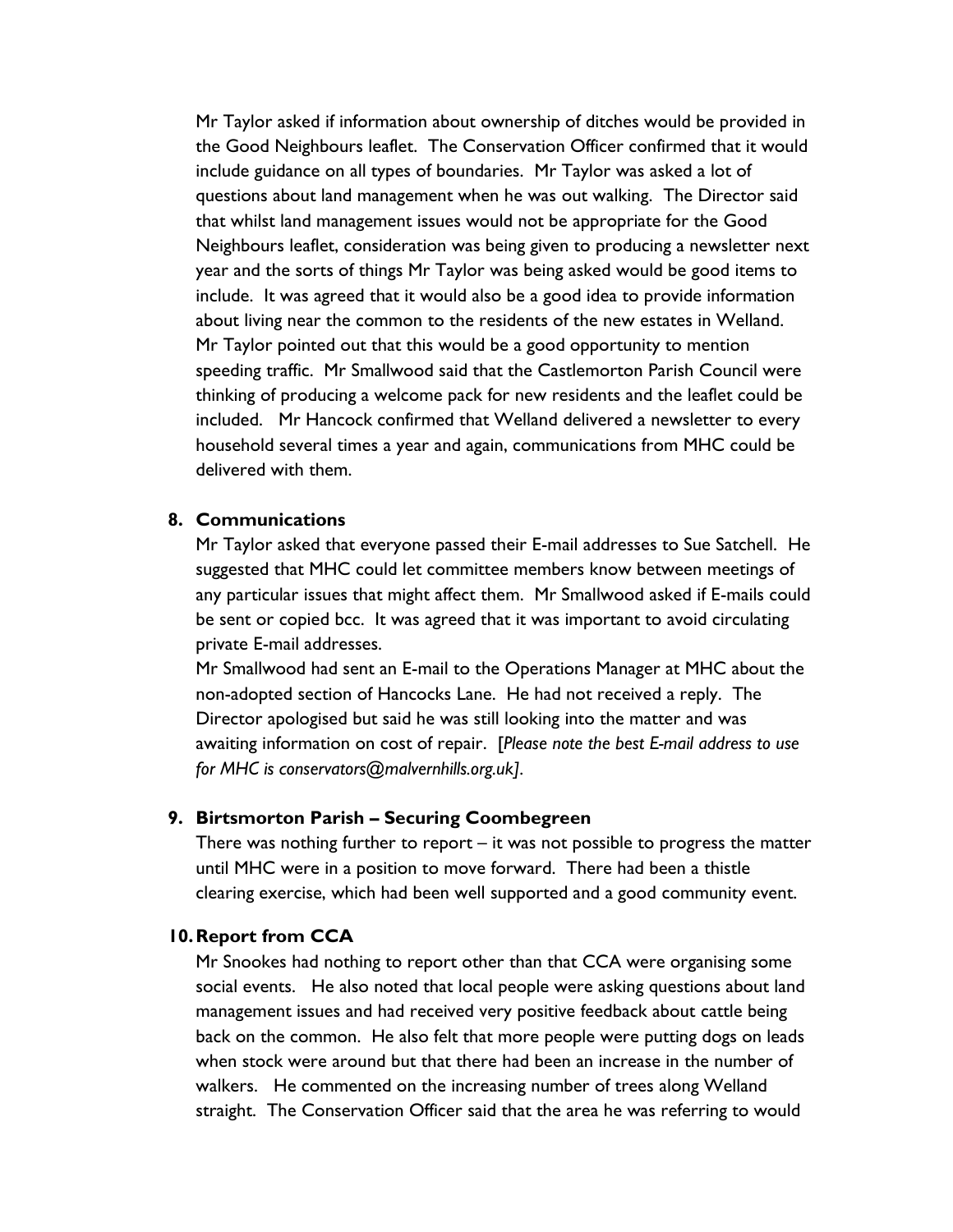be cleared in due course. Selected areas were being cleared in rotation. Mr Smallwood suggested that MHC should concentrate on removing small trees and saplings before they grew too big.

#### **11.Reports from other represented bodies**

Mr Hancock said that Welland Parish Council were keen to do something about traffic speed on the common. There was a discussion on the use of speed cameras but it was unlikely that action would be taken on the B4208 unless there were personal injury accidents.

Mr Gardner said that graziers should also report incidents of stock worrying to the police, so that these were reflected in national statistics. Mr Weaver said that there had been a successful prosecution at Worcester Magistrates Court of an individual whose dog had attacked his stock. The Conservation Officer asked to use the case as part of publicity to promote responsible dog ownership and asked Mr Weaver to pass on details of the case.

Mrs Wilkes confirmed that hard-core currently on the common by Richanal would be moved as soon as it could be arranged.

Mr Taylor asked who had rights of estover (a right to take fallen wood). The Secretary to the Board said she could only answer this by reference to the commons register – her recollection was that it was a relatively small number of commoners. Mr Taylor suggested that, when trees were cut down, there might be some elderly people who would appreciate some logs. The Director said that if anyone saw outsiders cutting trees, they should phone MHC's office immediately. The Conservators did, from time to time, leave cleared wood for local residents to help themselves. [*Provided this can be done without taking a vehicle onto the common*].

The Secretary to the Board reported that she had ascertained that none of the current staff knew how to access the 4C's web site but investigations were still ongoing.

## **12.Information and Any Other Business**

There was a water leak by Woodlands. The Conservation Officer said Severn Trent had finished work there, and a compensation claim had been paid in respect of "wear and tear" to the track that served Woodlands. Mrs Windle asked what the position was on carrying out controlled burning on the common. (Vegetation control on Coombegreen). The pits there were archaeological sites and the Conservation Officer suggested speaking to the County Archaeologist. He agreed to send Mrs Windle the link. She asked what the requirements were for using temporary fencing to graze the common. The Director thought that there were H & SE guidelines for electric fencing signage but she should also check the general law in relation to temporary fencing on Common Land.